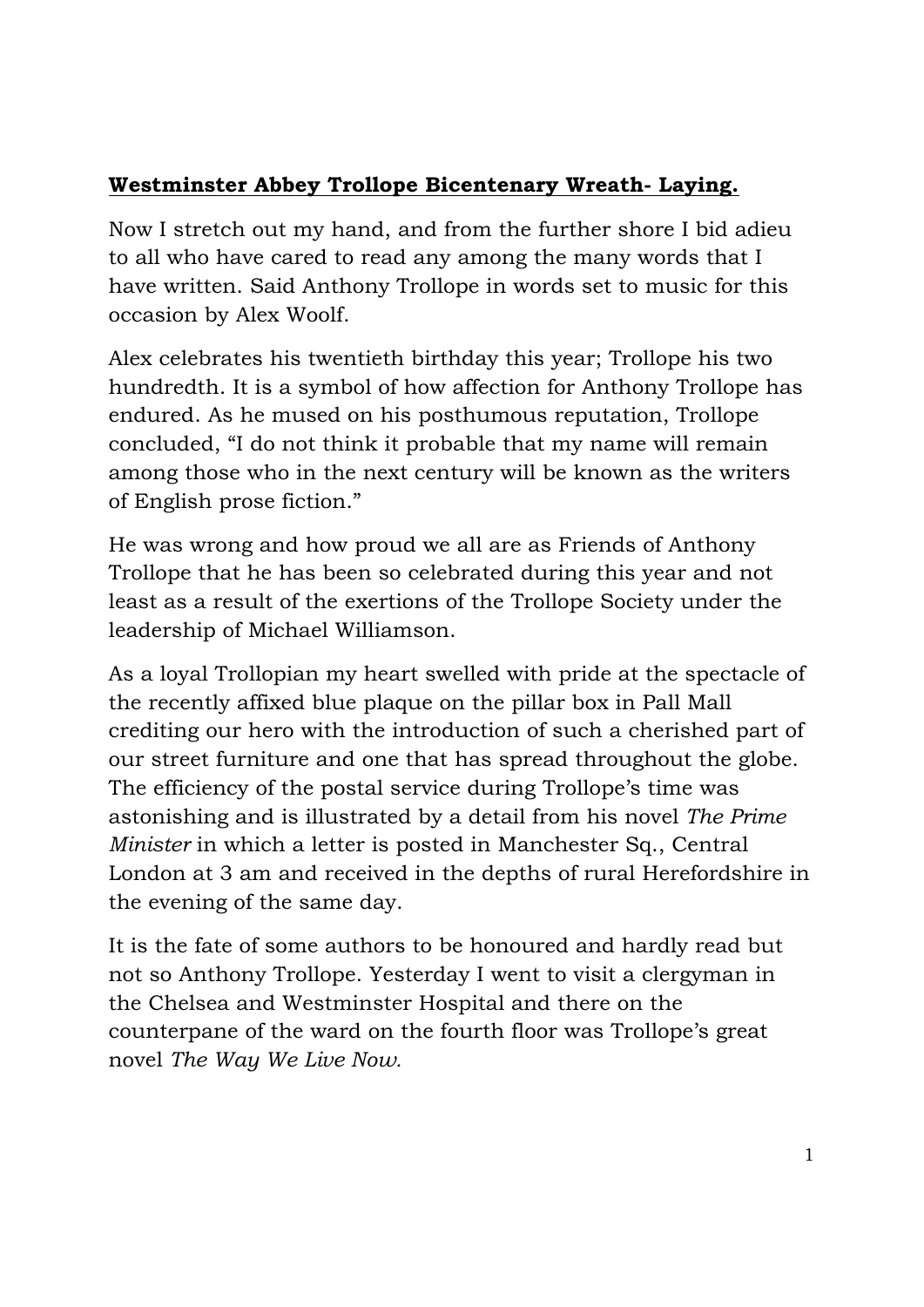Although I love to wander the lanes of Barchester I must confess that *The Way We Live Now* is my personal favourite in which, "instigated by what I conceived to be the commercial profligacy of the age", Trollope portrays the corruption of London's intersecting financial, social and political worlds with savage indignation. The novel reflects the scandals of the 1870's but it might have been written at the height of the recent banking and credit crisis. The central character is Augustus Melmotte the great railway promoter who draws most of the world into his web on his way to becoming MP for Westminster. The climax of his career is perhaps the banquet in honour of the Emperor of China, tickets for which change hands in a speculative frenzy. Trollope paints an unsparing picture of the degradation which comes from the abandonment traditional morality.

Some things of course have changed. We now have in the Church of England characters unknown to Trollope such as the Archdeacon's husband and even a sprinkling of Mr Proudies. But what endures is his humanity. His treatment of Mrs Proudie is a case in point and illustrates a characteristic feature of his writing in that hardly anyone is depicted as entirely without redeeming qualities. Mrs Proudie was a "tyrant and a bully" … "one who would send headlong to the nethermost pit all who disagreed with her:- but at the same time she was conscientious, by no means a hypocrite, really believing in the brimstone which she threatened and anxious to save the souls around her from its horrors."

Although he is writing about a vanished social and political world, Trollope's novels continue to have remarkable contemporary resonances. The appointment to the bishopric which is being earnestly discussed at the beginning of *Barchester Towers* depends on a change of Prime Minister. It was not so very long ago that the appointment to the Deanery of this Abbey Church of Westminster of the vegetarian, pacifist Edward Carpenter, a protégé of Clement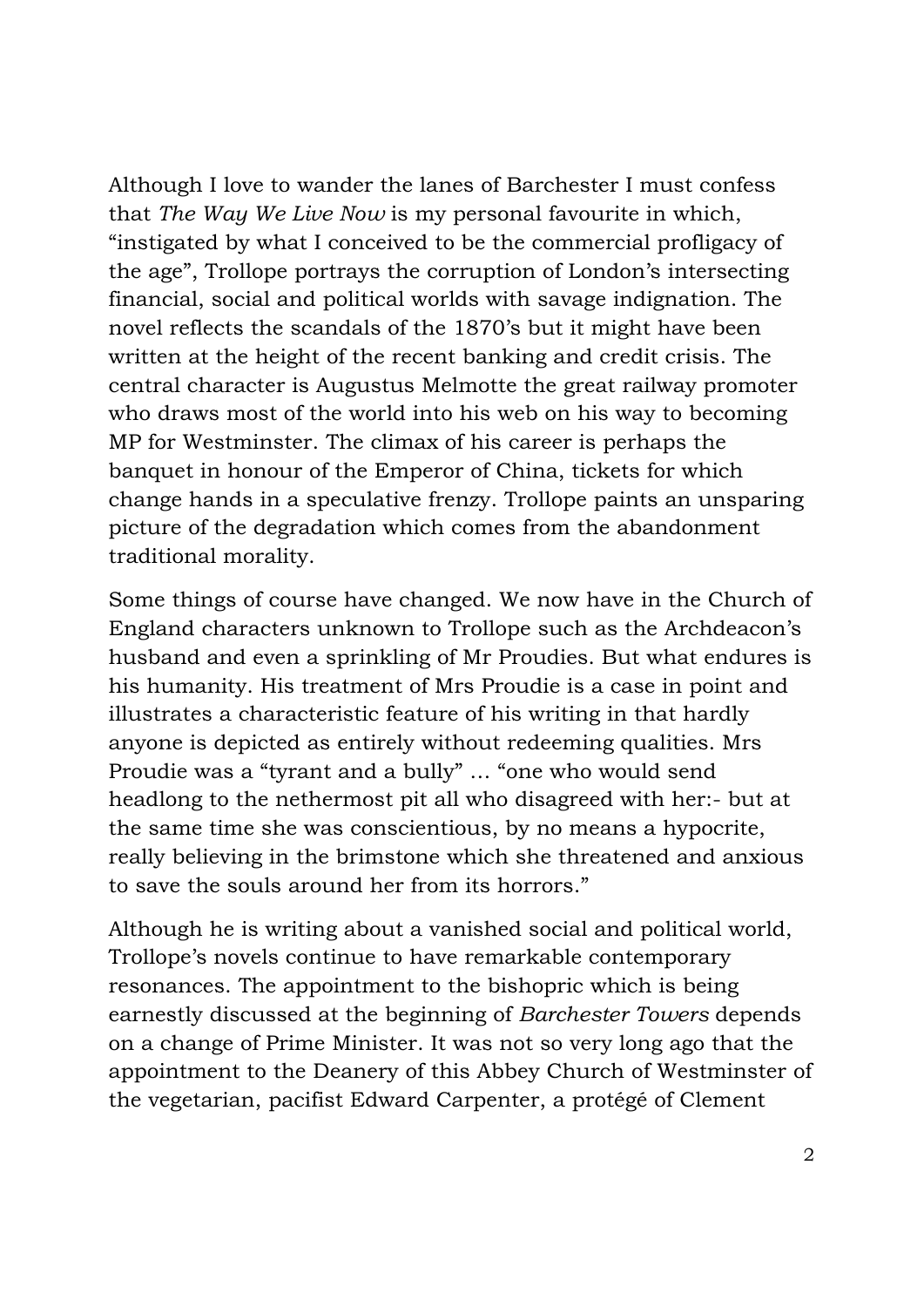Atlee only became possible when the Heath Government fell in 1974 and the advent of Harold Wilson opened the door to the Deanery.

The hospitable Duchess and wife of the Premier, Lady Glencora says in Trollope's *The Prime Minister*, that she would "select sleek easy bishops who would not be troublesome". Such choices alas are no longer available of course to divert modern Prime Ministers or their wives from more serious business.

Trollope encourages scepticism about abstract notions, dogmas and anathemas. The humanistic and complex morality of Mr. Harding in *The Warden* with its constant need for interpretation in particular situations and in the light of experience acquired in the course of character formation is opposed by a supra-human, simplistic, and abstract code symbolized by the terrifying power of the moral Juggernaut, *The Jupiter.* 

*Mr. Scarborough's Family* is one of Trollope's latest novels written during the last two years of his life when his health was failing. The book reflects on the displacement of the old by the young and the prospect of imminent death. Scarborough goes beyond Harding in a positive hatred of the law, "a perplexed entanglement of rules got together so that the few might live at the expense of the many". He decides that his own moral code is superior to "the conventionalities of the world" and believes that simple human sympathy should be the arbiter between what is right and wrong. Some scholars have seen a direct reference to the doctrine expounded by F.D. Maurice in his book *The Conscience*.

The trouble is that Mr Scarborough utterly fails to communicate his ethics of benevolence to the next generation. Both his sons, Mountjoy and Augustus exhibit the results of a moral philosophy which is dominated by their father's overriding concern for their gratification. He expresses his love by promoting their enjoyments. "I let my two boys do as they pleased, only wishing that they should